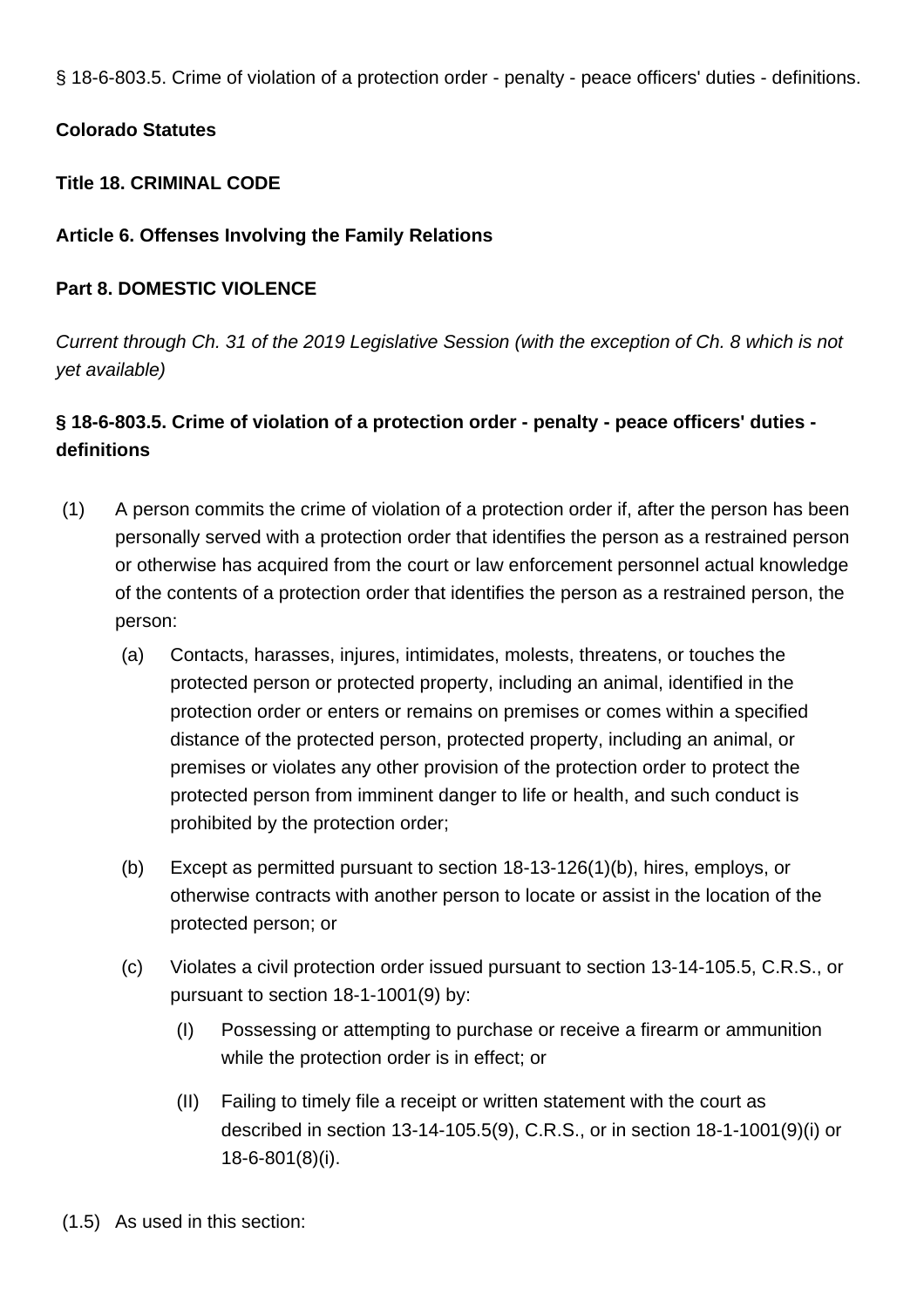- (a) "Protected person" means the person or persons identified in the protection order as the person or persons for whose benefit the protection order was issued.
- (a.5 ) (I) "Protection order" means any order that prohibits the restrained person from contacting, harassing, injuring, intimidating, molesting, threatening, or touching any protected person or protected animal, or from entering or remaining on premises, or from coming within a specified distance of a protected person or protected animal or premises or any other provision to protect the protected person or protected animal from imminent danger to life or health, that is issued by a court of this state or a municipal court, and that is issued pursuant to:
	- (A) Article 14 of title 13, C.R.S., section 18-1-1001, section 19-2-707, C.R.S., section 19-4-111, C.R.S., or rule 365 of the Colorado rules of county court civil procedure;
	- (B) Sections 14-4-101 to 14-4-105, C.R.S., section 14-10-107, C.R.S., section 14-10-108, C.R.S., or section 19-3-316, C.R.S., as those sections existed prior to July 1, 2004;
	- (C) An order issued as part of the proceedings concerning a criminal municipal ordinance violation; or
	- (D) Any other order of a court that prohibits a person from contacting, harassing, injuring, intimidating, molesting, threatening, or touching any person, or from entering or remaining on premises, or from coming within a specified distance of a protected person or premises.
	- (II) For purposes of this section only, "protection order" includes any order that amends, modifies, supplements, or supersedes the initial protection order. "Protection order" also includes any restraining order entered prior to July 1, 2003, and any foreign protection order as defined in section 13-14-110, C.R.S.
- (b) "Registry" means the computerized information system created in section 18-6- 803.7 or the national crime information center created pursuant to 28 U.S.C. sec. 534.
- (c) "Restrained person" means the person identified in the order as the person prohibited from doing the specified act or acts.
- (d) (Deleted by amendment, L. 2003, p. 1003, §6, effective July 1, 2003.)
- $(2)$  (a) Violation of a protection order is a class 2 misdemeanor; except that, if the restrained person has previously been convicted of violating this section or a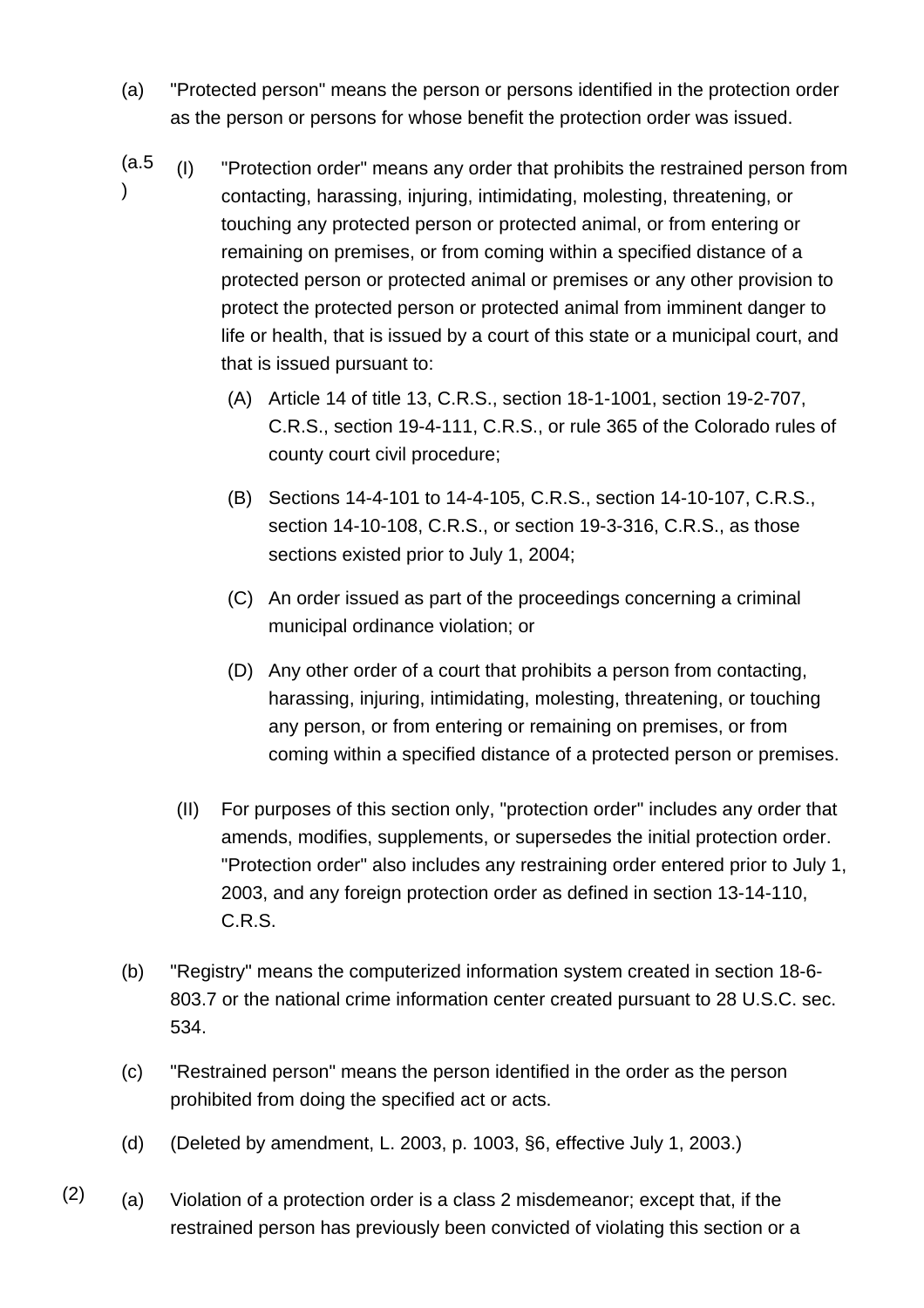former version of this section or an analogous municipal ordinance, or if the protection order is issued pursuant to section 18-1-1001, the violation is a class 1 misdemeanor.

- (a.5 A second or subsequent violation of a protection order is an extraordinary risk  $\lambda$ crime that is subject to the modified sentencing range specified in section 18-1.3- 501(3).
- (b) (Deleted by amendment, L. 95, p. 567, 3, effective July 1, 1995.)
- (c) Nothing in this section shall preclude the ability of a municipality to enact concurrent ordinances. Any sentence imposed for a violation of this section shall run consecutively and not concurrently with any sentence imposed for any crime which gave rise to the issuing of the protection order.
- $(3)$  (a) Whenever a protection order is issued, the protected person shall be provided with a copy of such order. A peace officer shall use every reasonable means to enforce a protection order.
	- (b) A peace officer shall arrest, or, if an arrest would be impractical under the circumstances, seek a warrant for the arrest of a restrained person when the peace officer has information amounting to probable cause that:
		- (I) The restrained person has violated or attempted to violate any provision of a protection order; and
		- (II) The restrained person has been properly served with a copy of the protection order or the restrained person has received actual notice of the existence and substance of such order.
	- (c) In making the probable cause determination described in paragraph (b) of this subsection (3), a peace officer shall assume that the information received from the registry is accurate. A peace officer shall enforce a valid protection order whether or not there is a record of the protection order in the registry.
	- (d) The arrest and detention of a restrained person is governed by applicable constitutional and applicable state rules of criminal procedure. The arrested person shall be removed from the scene of the arrest and shall be taken to the peace officer's station for booking, whereupon the arrested person may be held or released in accordance with the adopted bonding schedules for the jurisdiction in which the arrest is made, or the arrested person may be taken to the jail in the county where the protection order was issued. The law enforcement agency or any other locally designated agency shall make all reasonable efforts to contact the protected party upon the arrest of the restrained person. The prosecuting attorney shall present any available arrest affidavits and the criminal history of the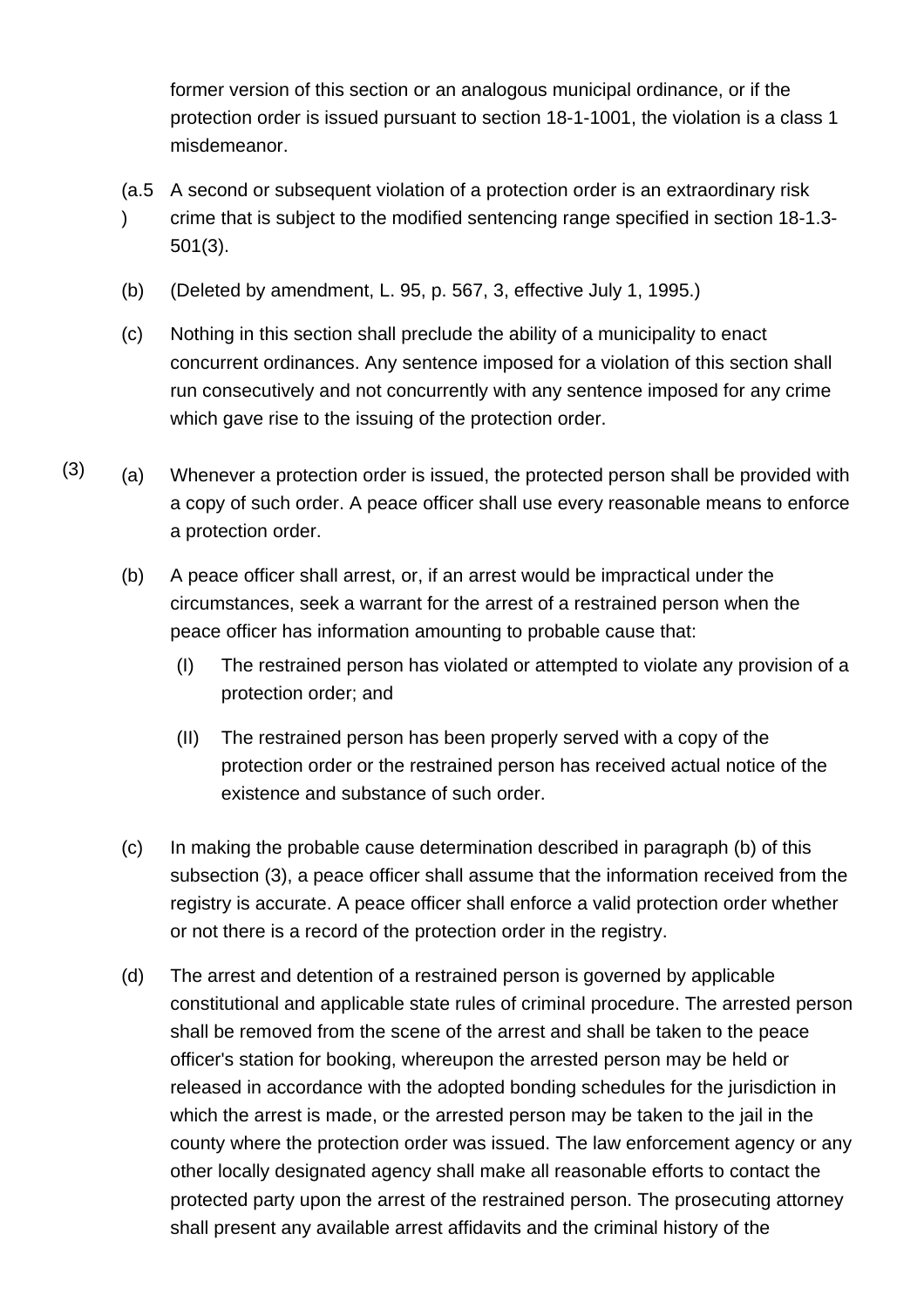restrained person to the court at the time of the first appearance of the restrained person before the court.

- (e) The arresting agency arresting the restrained person shall forward to the issuing court a copy of such agency's report, a list of witnesses to the violation, and, if applicable, a list of any charges filed or requested against the restrained person. The agency shall give a copy of the agency's report, witness list, and charging list to the protected party. The agency shall delete the address and telephone number of a witness from the list sent to the court upon request of such witness, and such address and telephone number shall not thereafter be made available to any person, except law enforcement officials and the prosecuting agency, without order of the court.
- (4) If a restrained person is on bond in connection with a violation or attempted violation of a protection order in this or any other state and is subsequently arrested for violating or attempting to violate a protection order, the arresting agency shall notify the prosecuting attorney who shall file a motion with the court which issued the prior bond for the revocation of the bond and for the issuance of a warrant for the arrest of the restrained person if such court is satisfied that probable cause exists to believe that a violation of the protection order issued by the court has occurred.
- (5) A peace officer arresting a person for violating a protection order or otherwise enforcing a protection order shall not be held criminally or civilly liable for such arrest or enforcement unless the peace officer acts in bad faith and with malice or does not act in compliance with rules adopted by the Colorado supreme court.
- $(6)$  (a) A peace officer is authorized to use every reasonable means to protect the alleged victim or the alleged victim's children to prevent further violence. Such peace officer may transport, or obtain transportation for, the alleged victim to shelter. Upon the request of the protected person, the peace officer may also transport the minor child of the protected person, who is not an emancipated minor, to the same shelter if such shelter is willing to accept the child, whether or not there is a custody order or an order allocating parental responsibilities with respect to such child or an order for the care and control of the child and whether or not the other parent objects. A peace officer who transports a minor child over the objection of the other parent shall not be held liable for any damages that may result from interference with the custody, parental responsibilities, care, and control of or access to a minor child in complying with this subsection (6).
	- (b) For purposes of this subsection (6), "shelter" means a battered women's shelter, a friend's or family member's home, or such other safe haven as may be designated by the protected person and which is within a reasonable distance from the location at which the peace officer found the victim.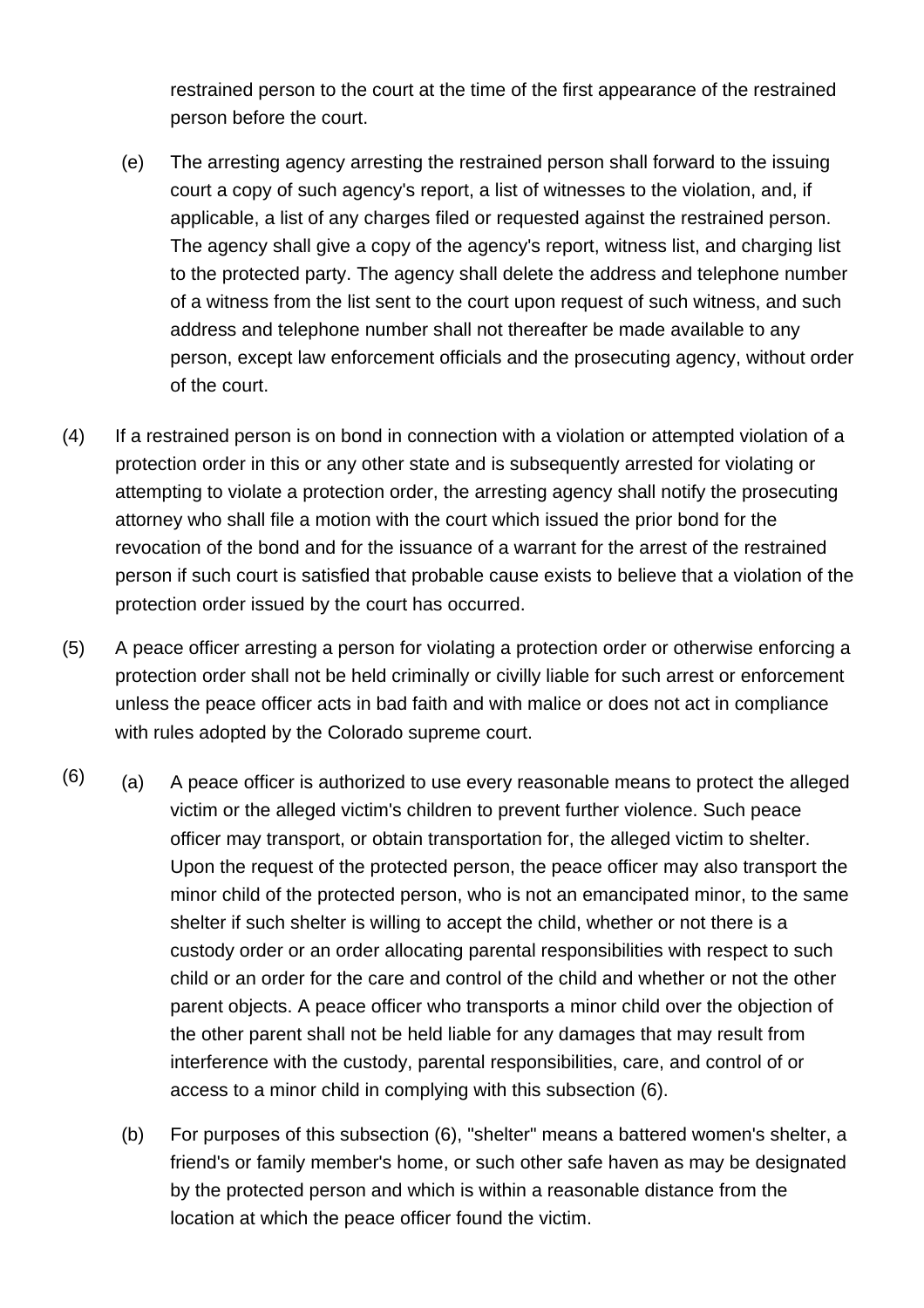- (7) The protection order shall contain in capital letters and bold print a notice informing the protected person that such protected person may either initiate contempt proceedings against the restrained person if the order is issued in a civil action or request the prosecuting attorney to initiate contempt proceedings if the order is issued in a criminal action.
- (8) A protection order issued in the state of Colorado shall contain a statement that:
	- (a) The order or injunction shall be accorded full faith and credit and be enforced in every civil or criminal court of the United States, another state, an Indian tribe, or a United States territory pursuant to 18 U.S.C. sec. 2265;
	- (b) The issuing court had jurisdiction over the parties and subject matter; and
	- (c) The defendant was given reasonable notice and opportunity to be heard.
- (9) A criminal action charged pursuant to this section may be tried either in the county where the offense is committed or in the county in which the court that issued the protection order is located, if such court is within this state.

## **Cite as C.R.S. § 18-6-803.5**

**History.** Amended by 2014 Ch. 302, §13, eff. 5/31/2014.

Amended by 2013 Ch. 218, §19, eff. 7/1/2013.

Amended by 2013 Ch. 366, §2, eff. 6/5/2013.

L. 91: Entire section added, p. 418, § 1, effective May 31. L. 92: Entire section amended, p. 294, § 4, effective April 23; (1) and (2) amended, p. 404, § 18, effective June 3; entire section amended, p. 177, § 3, effective July 1. L. 94: (2) and (3) amended and (6) added, p. 2027, § 4, effective July 1; entire section amended, p. 2010, § 7, effective January 1, 1995. L. 95: (1), (2), and (3)(d) amended, p. 567, § 3, effective July 1. L. 96: (3)(d) amended, p. 736, § 6, effective July 1; (1.5)(d) amended, p. 1692, § 26, effective January 1, 1997. L. 98: (1.5)(b), (1.5)(d), and (3)(c) amended and (8) added, p. 1232, § 3, effective July 1; (6)(a) amended, p. 1404, § 58, effective February 1, 1999. L. 99: (1.5)(d) amended, p. 502, § 11, effective July 1. L. 2000: (1) and (1.5)(d) amended, p. 1011, § 2, effective July 1. L. 2003: Entire section amended, p. 1003, § 6, effective July 1. L. 2004: (1.5)(a.5) amended, p. 555, § 12, effective July 1; (2)(a.5) added, p. 636, § 10, effective August 4. L. 2005: (3)(d) amended and (9) added, p. 427, § 6, effective April 29. L. 2006: (1) amended, p. 1057, § 2, effective July 1. L. 2007: (1)(a) and (1.5)(a.5)(I) amended, p. 726, § 8, effective July 1. L. 2008: IP(1) amended, p. 1718, § 1, effective July 1. L. 2013: (1) amended, (SB 13-197), ch. 366, p. 2130 § 2, effective June 5; (1.5)(a.5)(II) amended, (HB 13-1259), ch. 218, p. 1016, § 19, effective July 1. L. 2014: (1)(c) amended, (HB 14-1363), ch. 302, p. 1264, § 13, effective May 31.

### **Editor's Note:**

Amendments to this section in House Bill 92-1075 and House Bill 92-1078 were harmonized. Amendments to this section in House Bill 94-1090 and House Bill 94-1253 were harmonized.

### **Case Notes:**